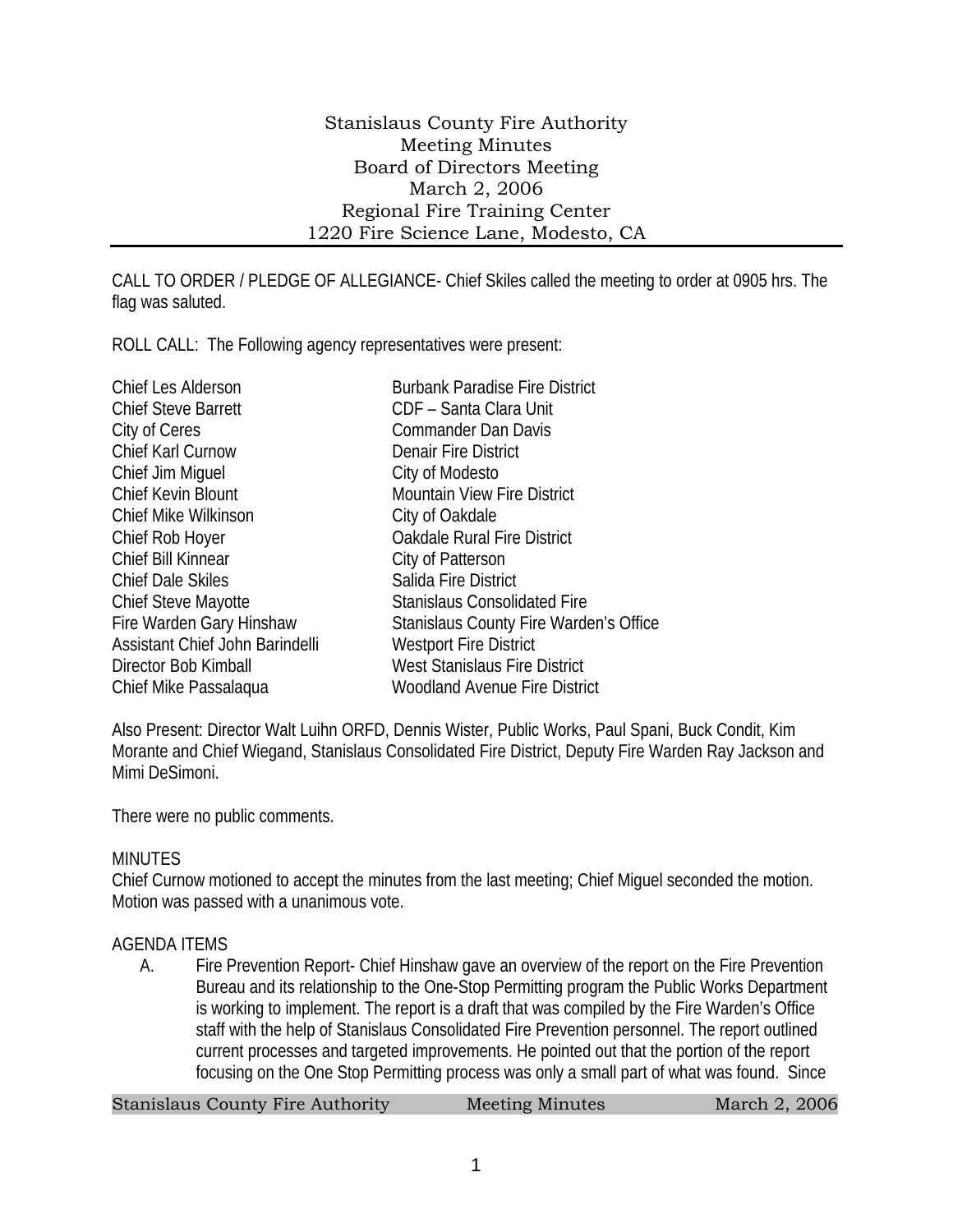the Board of Supervisors asked for a report in 60 days as to how fire would assist in implementing the One Stop Plan, there were three points that Chief Hinshaw would like addressed in that report:

- 1- The need for a full time Fire Plan Checker at the counter 40 hours per week, and a ½ time clerical support position to be shared with Public Works;
- 2- That the software Public Works is considering for tracking should be integrated with fire plan checking activities; and
- 3- That the fee structure that is currently in place needs to be updated to fund the appropriate staffing levels needed to perform the fire prevention activities related to new development. There was extended discussion regarding fees, and taxes. It was stressed that the Board of Supervisors needs to understand the deficiencies within the fire service and assist us in getting fee increases to help us address those. There was general agreement that the Less Than Countywide Tax should not be used to provide services to Developers at a loss to the fire service. Chief Hinshaw suggested that if we could recoup the cost of providing Fire Prevention Services to new development, we could use revenues previously used to fund those services for other much needed services. Chief Mayotte did not want the needs of Public Works to determine what our staffing level should be. Director Bob Kimball made a motion to direct staff to move forward with the concepts presented in the report and continue to look at methods to fund Fire Prevention services; Chief Blount seconded the motion. A roll call vote showed a unanimous yes vote by all represented agencies with an abstention by the Fire Warden's Office.
- B. Fire Investigation Report Chief Mayotte reported that he has not had time in the last 60 days to devote to an analysis of the Investigation services being provided. He will be out of town for 2 weeks in March so has requested that Investigators John Silviera and Paul Spani work with the Fire Warden's Office to develop a report. The report should include input from the other stakeholders including the Sheriff's Office, the District Attorney's Office and the Arson Task Force.
- C. Mobile Data Computer Project Chief Skiles gave a report on the MDC program, how the original infrastructure was paid for out of Homeland Security Grants, and how it has evolved since then. Currently there are 5 departments involved in the program: Modesto, Ceres, Salida, Oakdale City and the Fire Warden's Office. The monthly ATT circuit charges, paid for by the individual agencies, are currently paid for and billed out by Modesto FD. They would like to get out from under that responsibility. Chief Skiles suggested that the Fire Authority could act as the administering agency with the approval of the Board. There was interest among other agencies in getting involved in the program. Chief Hinshaw suggested that although Homeland Security grants will be diminishing, this is a project that may qualify. Chief Wilkinson made a motion to support the Fire Authority acting as administrator for this program; Chief Mayotte seconded that motion. Motion was passed with a unanimous vote.
- D. Business Plan- Chief Skiles continued the discussion from previous meetings regarding our need for a business plan to present to the Board of Supervisors to outline our service priorities and levels of service. He suggested that we start with the following list:

Prevention Investigation Administration / Finance Communications

| Stanislaus County Fire Authority |  |  |
|----------------------------------|--|--|
|                                  |  |  |

Meeting Minutes March 2, 2006